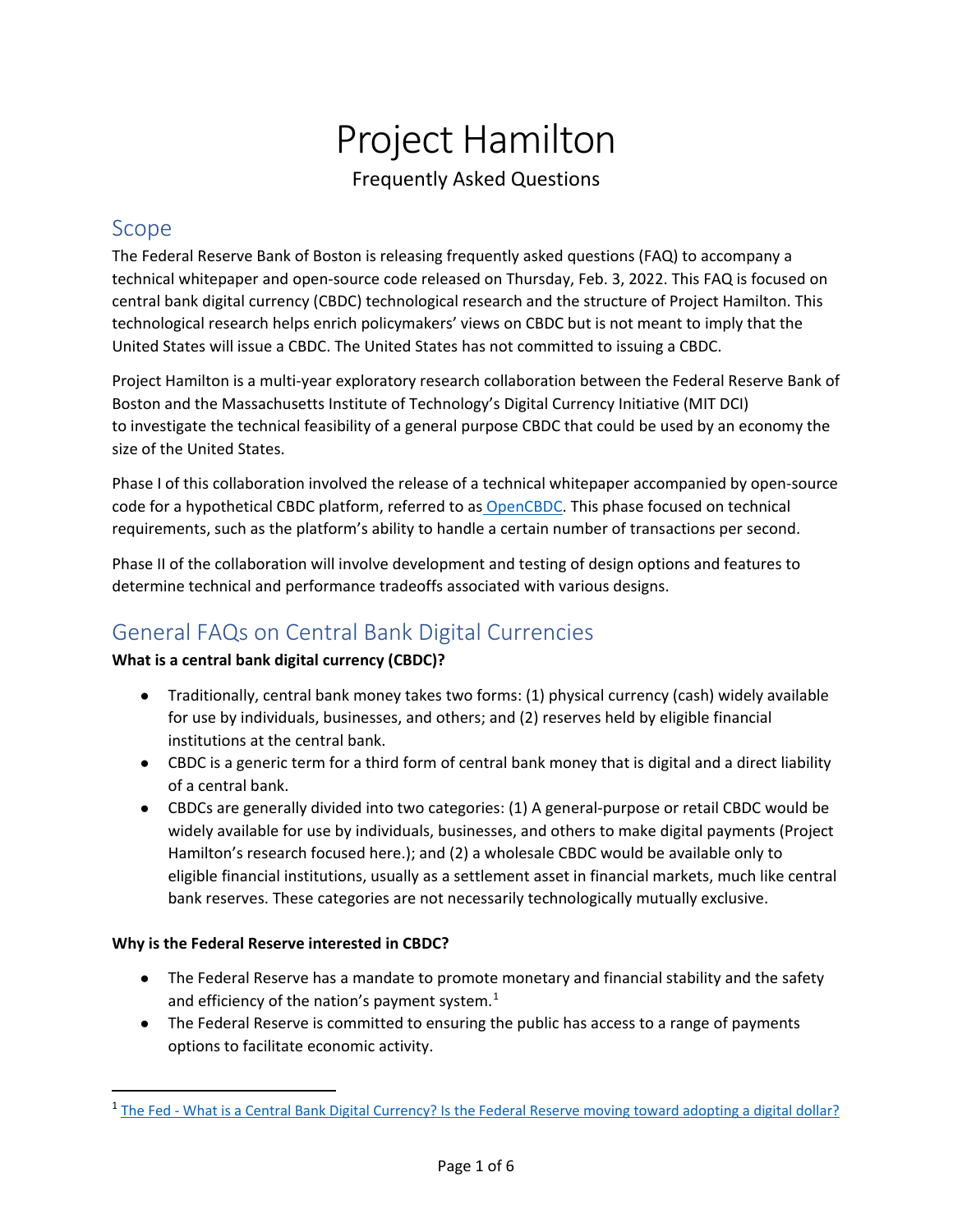- The Federal Reserve researches emerging technology that may help fulfill its mandate, such as a general-purpose CBDC.
- Given the dollar's important role globally, it is essential that the Federal Reserve remains fully engaged in careful CBDC research and policy development.

#### **Why now?**

- Over the past 18 months, numerous congressional discussions about the viability of a U.S. backed CBDC created a compelling case to study the technical feasibility of a general purpose CBDC.
- Several external developments also added to the case for the Federal Reserve to better understand the technical options for launching a CBDC.
- Recent developments have made CBDC a technical possibility. The Federal Reserve is committed to exploring whether a CBDC and other technological innovations could contribute to the safety and efficiency of the nation's payments and financial systems, but it has made no decisions on whether or how to proceed with a CBDC.

#### **What is the Federal Reserve doing related to CBDC?**

- The Federal Reserve is looking at CBDC from a variety of angles to better understand its potential benefits and risks. These include:
	- o *Experimentation with technology* to better understand the capabilities and limitations of different technologies that might be used to manage and transfer CBDCs. The Federal Reserve System is conducting research and experiments through two primary groups:
		- The Federal Reserve Board's TechLab
		- The Federal Reserve Bank of Boston's Project Hamilton
	- o *Stakeholder engagement with government, academia, and the private sector* to learn about potential use cases, the range of design options, and other considerations.
	- o *Collaboration with other central banks,* such as through a group of central banks looking at CBDC under the leadership of the Bank for International Settlements.<sup>1</sup>
	- o *Conducting further economic research and policy analysis* to better understand the implications of a CBDC.
- In addition to research being performed at other Federal Reserve Banks, the Board of Governors released a discussion paper on digital payments, [including the benefits and risks of a CBDC.](https://www.federalreserve.gov/publications/files/money-and-payments-20220120.pdf) The Federal Reserve Board's discussion paper is intended to stimulate broad conversation, and the Federal Reserve Board will ask for public comment on various issues, including payments, financial inclusion, data privacy, and information security.
- The Federal Reserve System's experimentation programs collaborate closely to ensure that their respective work is complementary.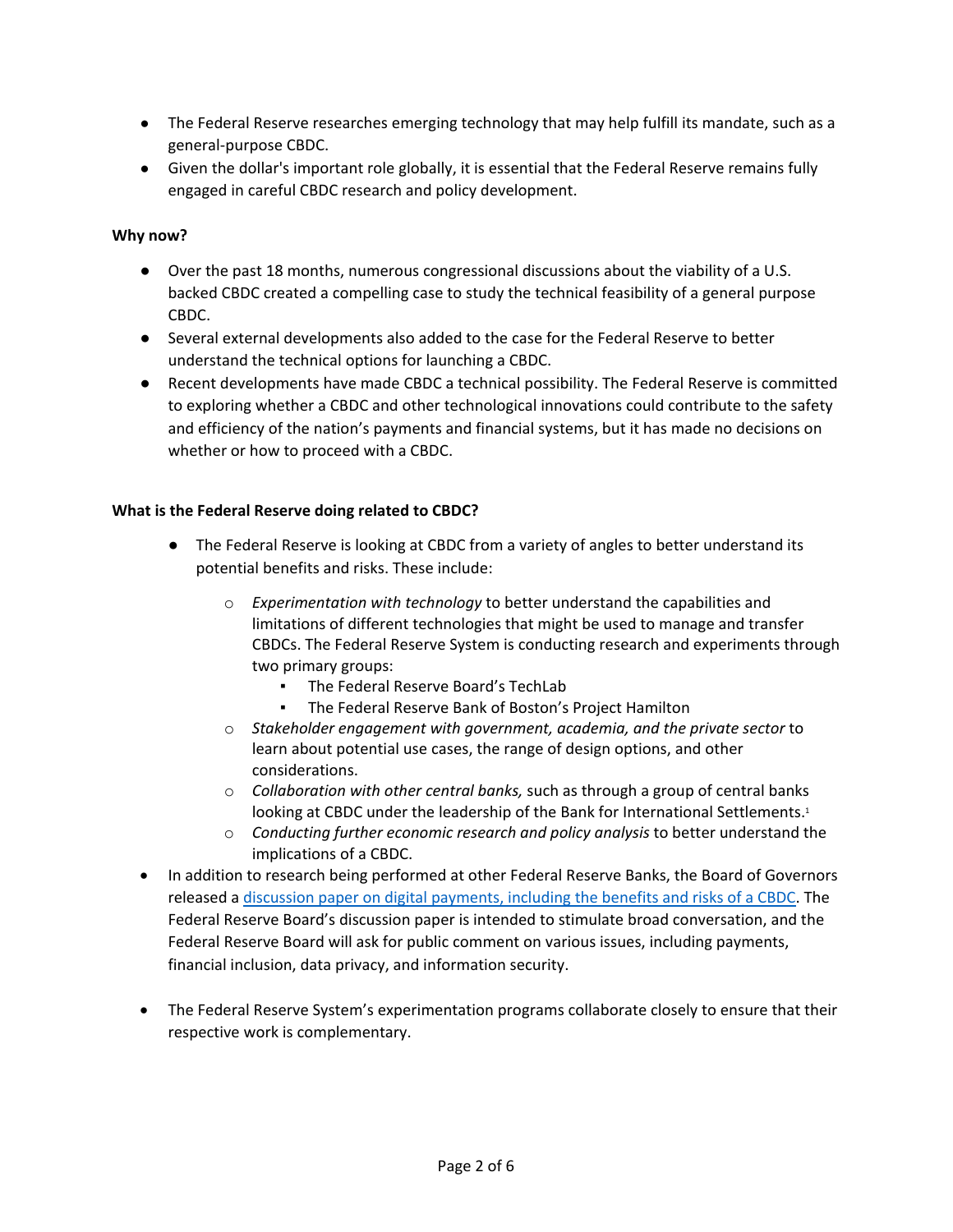• *Note that a significant policy, industry, and public engagement process would be needed to consider the issuance of a CBDC. This would also require extensive deliberations and engagement with other parts of the federal government and a broad set of other stakeholders.* 

#### **What problems might a CBDC help solve?**

- CBDCs can be designed to address various goals, depending on each jurisdiction's unique circumstances and existing financial infrastructure. Each relevant authority must determine its own jurisdiction's goals and study whether CBDC is an appropriate method for achieving some or all of them. There are numerous areas where a general-purpose CBDC could have benefits, such as financial inclusion and other payment innovations (including cross-border payments and micro-payments, etc.). However, public consultation and deeper research are needed to determine that more definitively.
- Project Hamilton will contribute to that conversation with data about what is technically feasible, where public policy decisions and goals could influence design and ultimate functionality, and where technological advances may expand the range of policy options.

#### **Does a CBDC need a blockchain to operate like cryptocurrencies?**

● While CBDC is often associated with blockchain or distributed ledger technology, a CBDC can function without relying on a blockchain. Project Hamilton is technology-agnostic and looked at blockchain and non-blockchain solutions. The first phase of research borrowed components from blockchain and cryptocurrency systems but discarded some features of each.

## **Would a Federal Reserve-issued general-purpose CBDC replace physical currency (cash)?**

- No. Ongoing research explores the potential of CBDC to complement cash and other payment systems, not replace them.
- The Federal Reserve is committed to ensuring the public has access to a range of payments options to facilitate economic activity. Demand for U.S. currency remains strong and issuing and supporting cash is a key function of the Federal Reserve.

## **Will a Federal Reserve-issued general-purpose CBDC be used as a surveillance tool?**

● User privacy is one of the primary considerations in designing a transaction processor. As much as possible, OpenCBDC is intended to be a rigorous privacy-preserving tool that does not leak unnecessary information to third parties.

#### **How does Project Hamilton's Phase One work relate to other Federal Reserve System CBDC research?**

- The findings published by the Project Hamilton and MIT DCI collaboration, including the OpenCBDC code, are the result of technological experimentation that helps enrich policymakers' views on CBDC.
- Project Hamilton's hands-on technical research will bolster the Federal Reserve System's understanding of the challenges and tradeoffs associated with building a transaction processing engine for a CBDC. Project Hamilton is designed to explore some questions about a CBDC, but it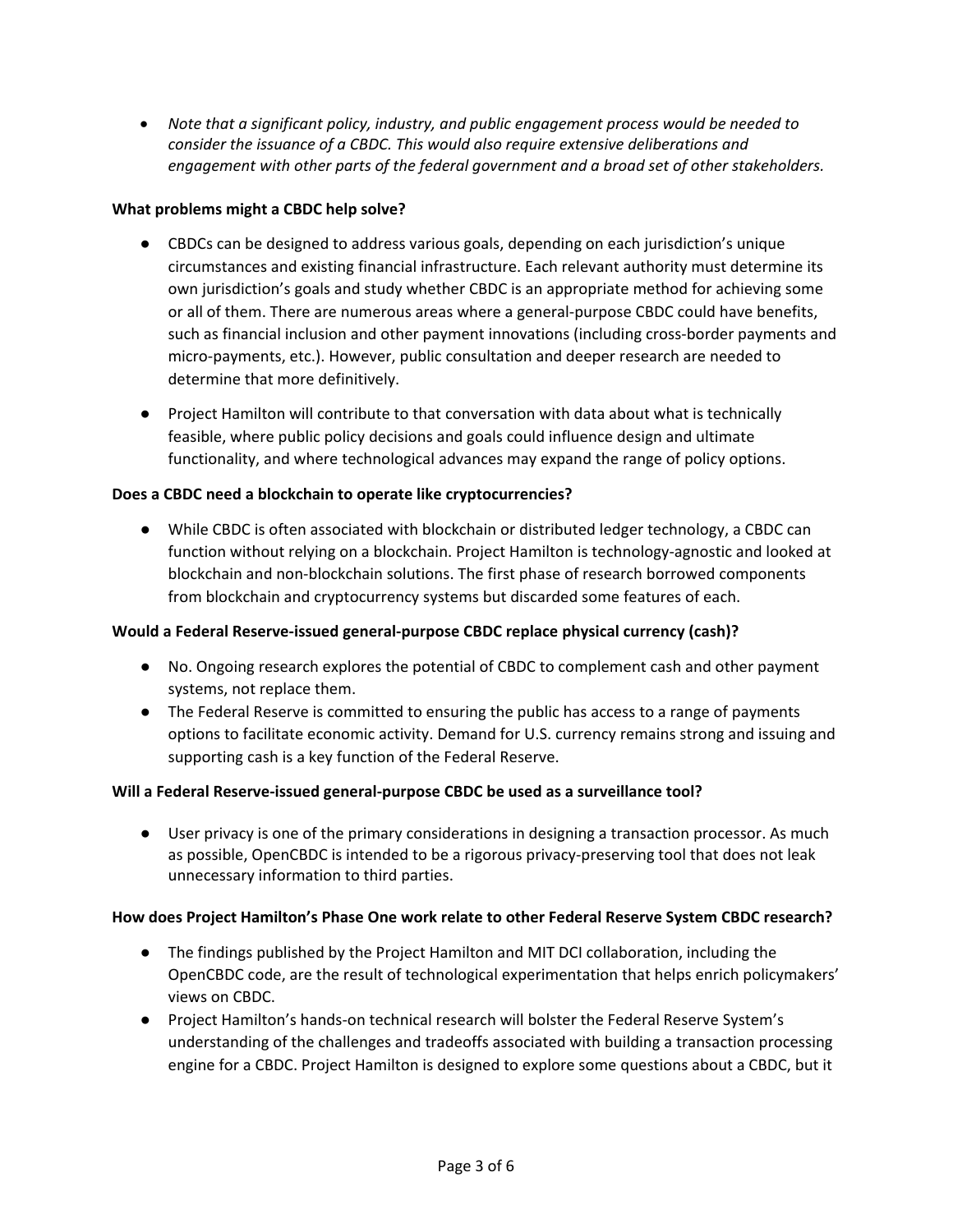will not result in a decision about whether to establish a U.S. CBDC. It also does not deal with the many legal, policy, or regulatory questions associated with a CBDC.

#### **What are the origins of this project?**

• Staff and officers at the Federal Reserve Bank of Boston who have private- and public-sector payments and blockchain experience worked with System colleagues on a targeted technological research proposal that employed the expertise of the MIT researchers. The Federal Reserve Bank of Boston has staffed its Project Hamilton team with leading software engineers who are experts in supporting digital currency research.

#### **What is the timeline for Project Hamilton?**

- **Phase One** of Project Hamilton is completed. This phase was structured into multiple stages of work, spread over multiple years.
	- $\circ$  Phase One involved the development of transaction processing software, OpenCBDC, which was built to the robust technical requirements of a general-purpose CBDC. This software has been released under an open-source license along with a report outlining Project Hamilton's findings. The minimum technical requirements of the Phase One system were:
		- **Speed** Clear and settle payments with near-immediate finality *– less than five seconds*.
		- **Throughput and Scalability** Support the large volume of transactions potentially required of a retail-focused cash alternative – *initial throughput of greater than 100,000 transactions per second* with technical capability to support supplemental scaling solutions and *capability to support hundreds of millions of users*.
		- **Resilience** Maintain robust 24/7/365 availability and protection of data in the event of network disruption.
		- **Security** Prevent unauthorized data access and minimize the platform's attack surface.
		- **Flexibility** Enable experimentation with different design choices and functionality configurations to support multiple possible policy outcomes.
- **Phase Two** will involve development and testing of various design options and features which were out of scope in Phase One. Its purpose will be to determine technical and performance tradeoffs associated with various designs.
	- o Areas of research will likely include privacy, auditability, programmability, interoperability, and more.
	- o The Federal Reserve Bank of Boston and MIT DCI will jointly publish results of this research, as in Phase One. Exact timing is to be determined and will be widely communicated.

#### **Have the final design choices been defined?**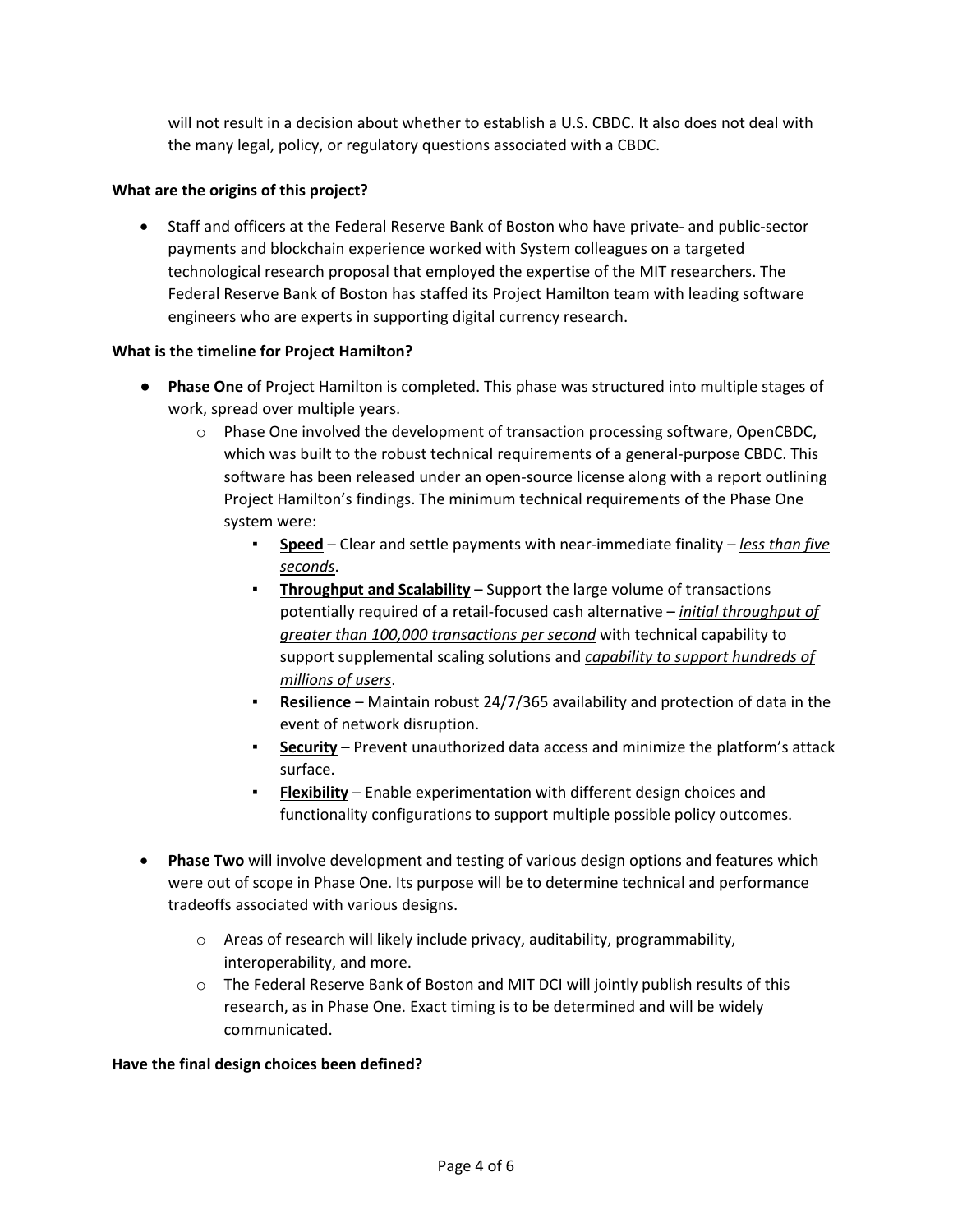- The Federal Reserve System has not decided to issue a CBDC and has not determined a final design.
- In its research, the Federal Reserve Bank of Boston and the MIT DCI will continue to test various design options and architectures. The choices for research remain open for feedback and contributions. To get involved, click [here](https://github.com/mit-dci/opencbdc-tx)

## **Why build a custom system?**

- Developing a custom system provides a unique opportunity to identify technological challenges which may require further exploration.
- In addition to developing a custom design with the MIT DCI, the Federal Reserve Bank of Boston will independently evaluate alternative platforms and architectures to ensure familiarity with a wide variety of approaches to CBDC development. Specifically, it will research open-source platforms and private-sector solutions and test some of the more promising platforms in its environment.
- Project Hamilton can use what it learns by developing a custom codebase to provide more information to policymakers and other stakeholders and to better inform evaluations of alternative platforms.

# **What is "open-source"? And why is Project Hamilton's research software being released under an open-source license?**

- Open-source software is software with source code that anyone can inspect, modify, and enhance.
- The Project Hamilton team and the MIT DCI released their findings transparently to advance the global discussion about CBDCs. The technical design of a CBDC is challenging and involves certain key decisions and tradeoffs. The teams hope to receive feedback and contributions from other experts to refine and improve the research.
- The Federal Reserve Bank of Boston and MIT jointly own the IP associated with the OpenCBDC software and have published the software under an open-source license.

#### **Did OpenCBDC use blockchain?**

- In practice, what is commonly referred to as "blockchain" is an alchemy of different design characteristics, and not all blockchain-based systems are identical.
- OpenCBDC is not built using a blockchain. However, the research incorporates some techniques used by many blockchains, such as the use of asymmetric cryptography and cryptographically linked blocks of data.
- The research shows that select ideas from cryptography, distributed systems, and blockchain technology can enable unique functionality, such as cryptographic proofs of payment, atomic transfers, and flexible forms of authorization to spend, while maintaining strong performance. However, the research also found that other design choices like permissionless/permissioned blockchains or public records of transactions can come with real tradeoffs around performance and privacy.